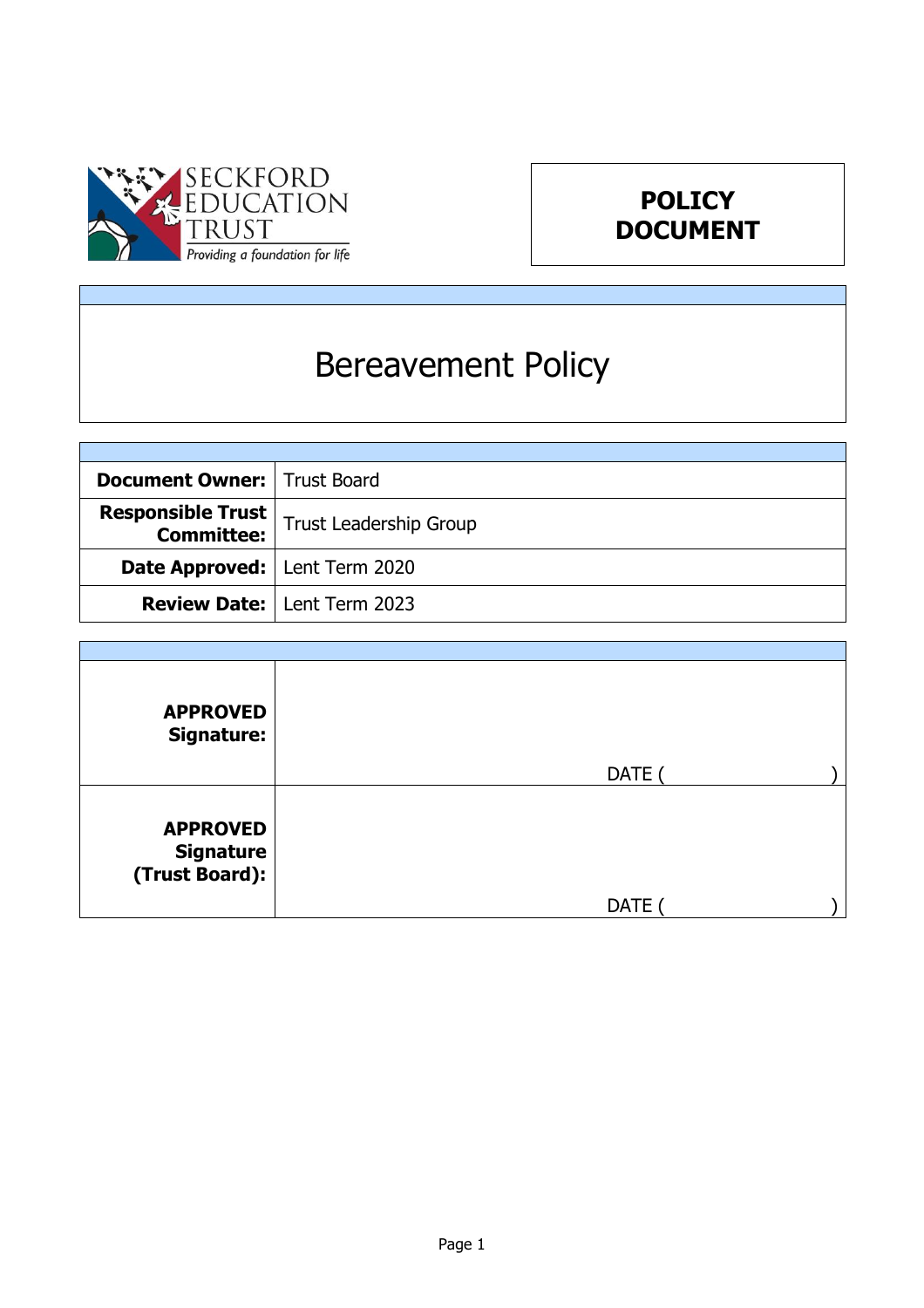#### 1. Other relevant policies and documents

- Assembly Policy
- Managing Staff Absence Policy
- Well-Being Policy

# 2. Explanation of terms used in the policy

'Trust' = Seckford Education Trust 'School(s)' = Schools within the Trust

# 3. Purpose of the policy

This document outlines the policy with regard to dealing with bereavement in the Schools within the Trust. This policy covers the Trust and all its Schools and as such there is no need for each School to have its own policy.

# 4. Policy statement

The Trust and its Schools believes in adopting a holistic approach to the support and care of students and staff. When a bereavement occurs it can affect a variety of people not just the family concerned. To this end the Trust and its Schools will ensure that those involved are given the appropriate support and advice required.

Aims of the Policy:

- The Bereavement Policy is intended to reflect our ethos and our place at the centre of our communities;
- To ensure that all students and members of staff faced with a bereavement are provided with an appropriate level of support within our remit as educational institutions;
- To signpost / direct students and parents / carers to appropriate agencies where necessary;
- To utilise support and expertise from outside the school where appropriate.

# 5. Bereavement situations

#### 5.1 Death of the close family member of a student:

Before a student returns to school after the death of a family member:

- Anyone informed of the death should inform the Headteacher or Head of School, Assistant Headteacher, Pastoral Leader, tutor and other relevant staff as soon as possible;
- The Headteacher or Head of School should make contact with the family to express the condolences of the school and to offer support to the young person when they return;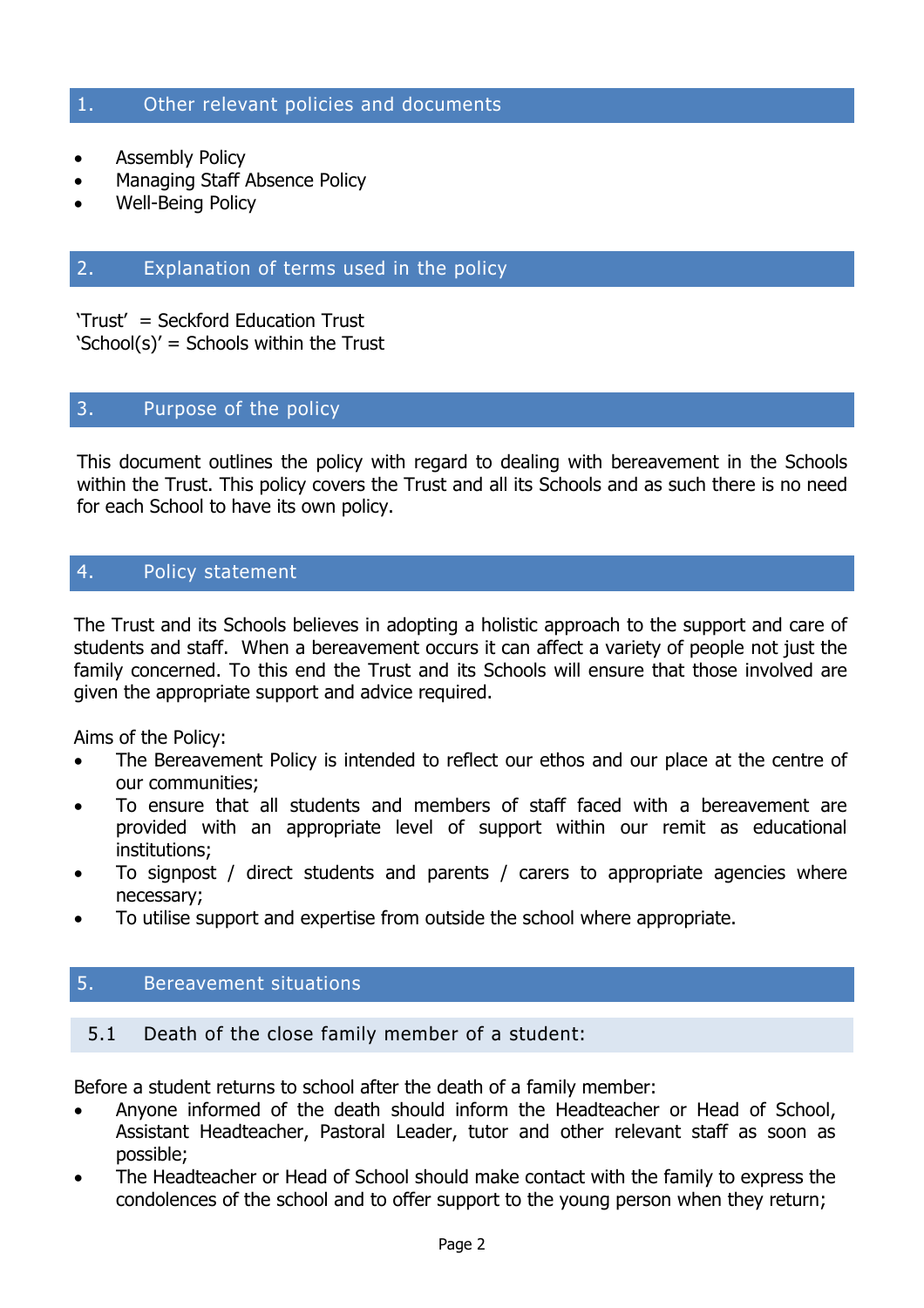- If possible the tutor should meet the nearest relative to discuss any changes in daily routine e.g. where they will live, how they will come to school (if suitable the student should be consulted as to whether they mind their class talking to them about the bereavement);
- The school will check with the nearest relative the definite date of the student's return to school.

When a student returns to school after the death of a family member:

- The tutor should meet the student at the start of the first day back the student should be given 'space to grieve' - reassured that they may feel emotional and given channels of help to talk to if they so wish: tutor, Pastoral Leader and access to the School Nurse or a counsellor;
- The school will talk to the parents / carers to ascertain if any mention of the death should be made to the student involved and to what extent;
- The appropriate Pastoral Leader should make a short note of the death and its cause including the date, and place this on the student's file;
- The Headteacher or Head of School's PA should up-date the parent / carer / sibling information on the school's MIS;
- It is recognised that peer support is vital. Where appropriate the tutor will discuss with the affected student (and / or relevant relatives) the level of peer support that can be provided within school.

# 5.2 Bereavements affecting members of staff:

The Trust wishes to support staff who are going through any period of bereavement and loss. The Well-Being Policy provides information on how staff can access appropriate support during periods of bereavement.

#### **Close or immediate family**

The Chief Operating Officer (for Trust staff) and Headteacher (for school staff) will contact the member of staff at an appropriate time to discuss:

- The manner in which their situation will be communicated to staff;
- When they will be able to return to work.

#### **Other bereavements**

- All absence requests for Headteacher's Leave should be made through the usual channels (see Managing Staff Absence Policy);
- The member of staff should contact the Headteacher or Head of School to discuss any additional support that may be required.

Before a member of staff returns to work:

- The Headteacher or Head of School will contact the member of staff involved to offer support and convey the condolences of the Trust / School;
- Any requests to attend funerals should be made in writing to the Headteacher or Head of School through the normal channels;
- Where appropriate staff may be invited to contribute towards a sympathy card and gift.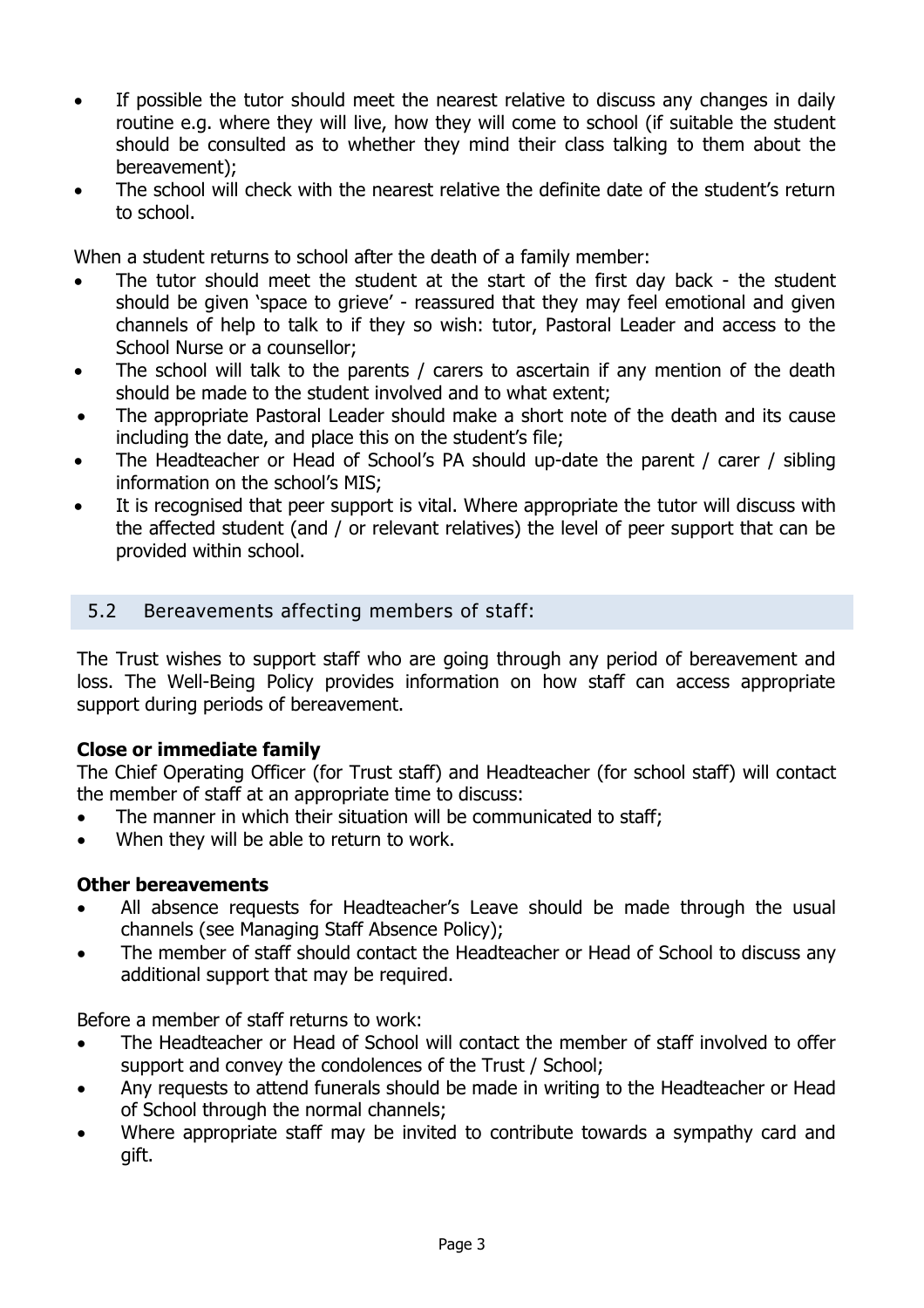When a member of staff returns to work:

- As a general rule it is better to acknowledge the death of a relative than to ignore it. However the Headteacher or Head of School will advise members of staff of the person's wishes;
- The Trust will be sensitive to the tasks that the person will be asked to undertake for a specified period upon return to work.
- A 'Return to Work' meeting will take place to enable the school and Trust to best support the individual concerned.

## 5.3 Death of a student on roll:

In the event of the death of a student on roll then:

- Both the Headteacher or Head of School and the should be informed of the death of a student as soon as it is known;
- If a death outside school, then the will advise the Headteacher or Head of School of the steps to take which will be bespoke to the circumstances;
- In the event of a death at school or on a school trip, the Critical Incident Policy should be consulted and depending on the nature of the death, appropriate steps should be taken from that policy on how to proceed in the situation;
- Where relevant the form Tutor and or Headteacher or Head of School should work with the LADO and attend Sudden Unexpected Deaths in Childhood (SUDIC) meetings, and carry out the agreed Action Plan.

## 5.4 Death of a member of staff:

In the event of the death of a member of staff at the Trust or one of its Schools:

- The Headteacher or Head of School if a school member of staff) should be informed as soon as it is known;
- If a death outside school, then the will advise the Headteacher or Head of School of the steps to take which will be bespoke to the circumstances;
- In the event of a death at work, the Critical Incident Policy should be consulted and depending on the nature of the death, appropriate steps should be taken from that policy on how to proceed in the situation.

# 5.5 Other situations:

We recognise that other bereavement situations may be experienced by members of the Trust and School communities. Every effort will be made to support appropriately those experiencing a bereavement situation.

# 6. Training

Dealing with bereavement and a knowledge of this policy is an integral part of our staff development and training programme. There will be awareness-raising for all staff and more specialised training available for those with specific responsibility.